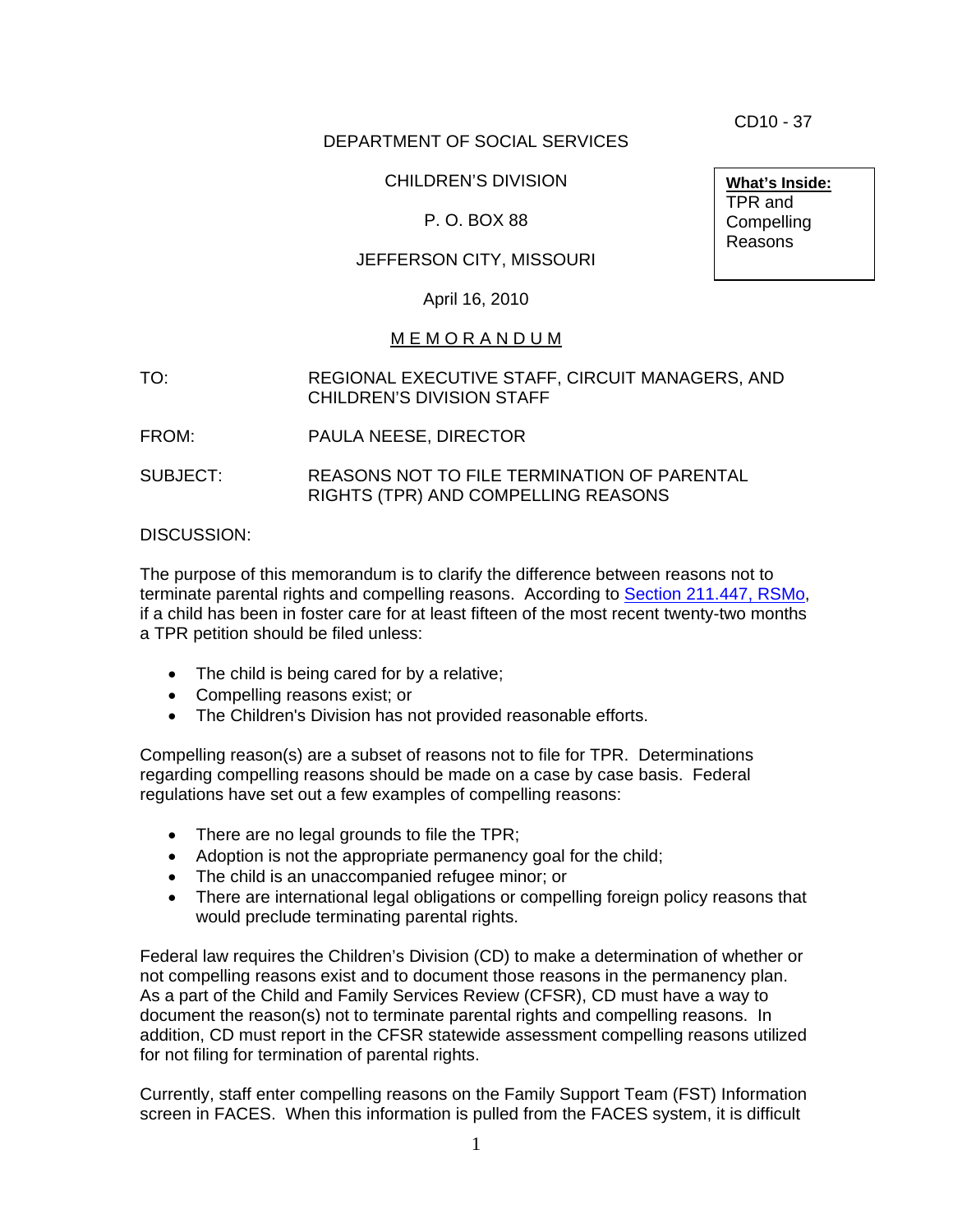to get an accurate calculation of the compelling reasons used because not all the entries into the system are appropriate or meet the definition of compelling reasons.

Staff should be sure to clearly document the reasons why TPR was not filed including compelling reasons, if applicable, in the compelling reasons section of the FST Information screen in FACES. Workers should also document the factual information to support the reason(s) not to file for TPR in the case file. For more information regarding compelling reasons including additional examples see [Section 4 Chapter 9.7.](http://www.dss.mo.gov/cd/info/cwmanual/section4/ch9/sec4ch9sub7_3.htm) The Child Welfare Manual has been updated to reflect the changes outlined in this memorandum. The provisions summarized in this memorandum are effective as of today's date.

# **NECESSARY ACTION:**

- 1. Review this memorandum with all Children's Division staff.
- *2.* Review revised Child Welfare Manual chapters as indicated below.
- 3. All questions should be cleared through normal supervisory channels and directed to:

#### **PDS CONTACT:**

Christy Collins (573) 751-9603 [Christy.Collins@dss.mo.gov](mailto:Christy.Collins@dss.mo.gov)

#### **PROGRAM MANAGER:**  Dena Driver

(573) 751-3171 [Dena.Driver@dss.mo.gov](mailto:Dena.Driver@dss.mo.gov)

## **CHILD WELFARE MANUAL REVISIONS:**

Section 4 Chapter 9.7.3 [Criteria for Compelling Reasons Determination for Not Filing](http://www.dss.mo.gov/cd/info/cwmanual/section4/ch9/sec4ch9sub7_3.htm)  [TPR](http://www.dss.mo.gov/cd/info/cwmanual/section4/ch9/sec4ch9sub7_3.htm) 

## **FORMS AND INSTRUCTIONS**  N/A

#### **REFERENCE DOCUMENTS AND RESOURCES**  N/A

# **RELATED STATUTE**

[Public Law 105-89](http://www.acf.hhs.gov/programs/cb/laws_policies/cblaws/public_law/pl105_89/pl105_89.htm)

[Section 211.447, RSMo](http://www.moga.mo.gov/statutes/c200-299/2110000447.htm)

## **ADMINISTRATIVE RULE**

N/A

#### **COUNCIL ON ACCREDITATION (COA) STANDARDS**  N/A

#### **CHILD AND FAMILY SERVICES REVIEW (CFSR)**  [CFSR, Item 7, Permanency Goal for the Child](http://dssweb/cs/training/cfsr/cfsr_perm_i_7.pdf)

## **PROTECTIVE FACTORS**

Parental Resilience-N/A Social Connections-N/A Knowledge of Parenting and Child Development-N/A Concrete Support in Times of Need-N/A Social and Emotional Competence of Children-N/A